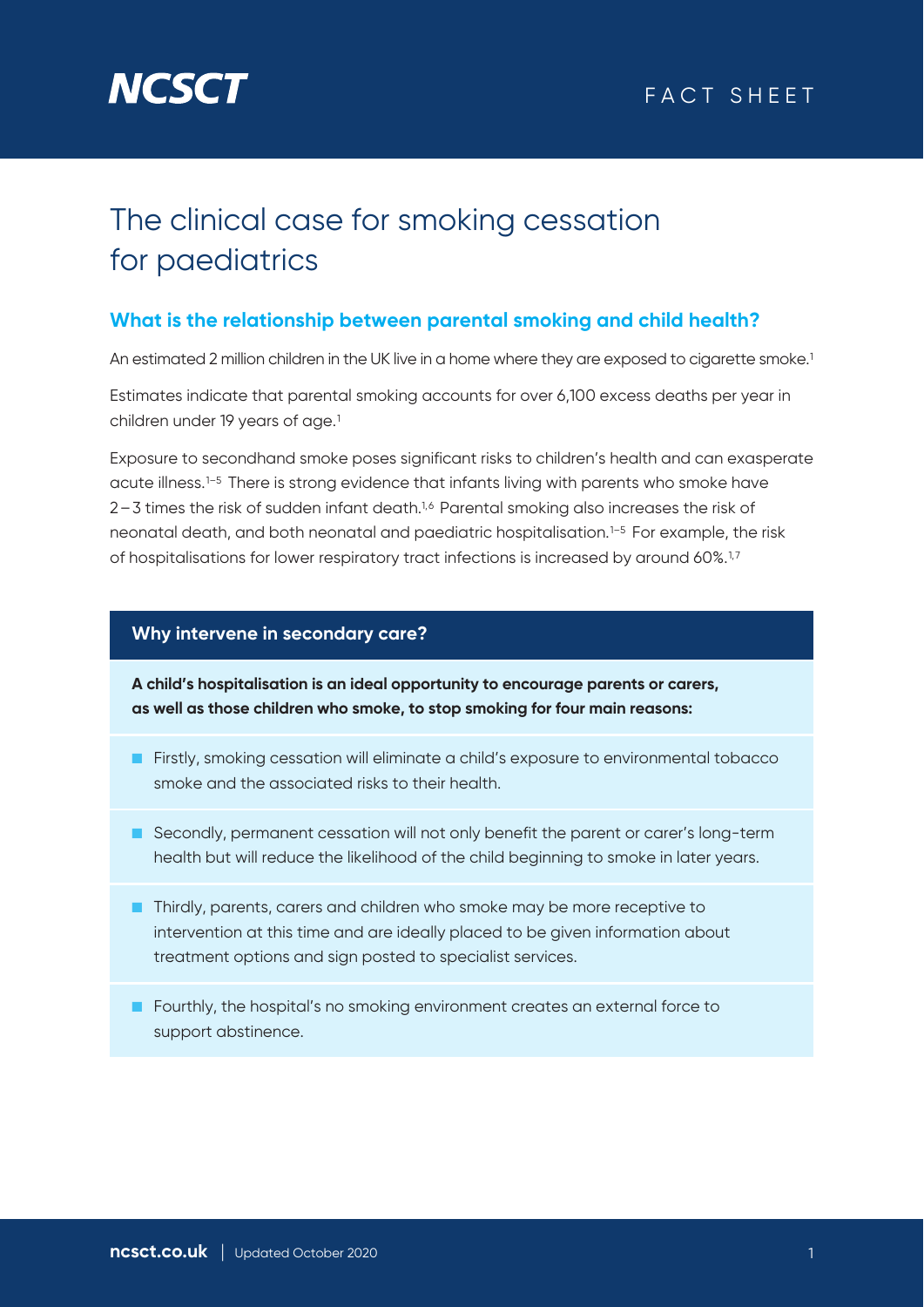# **NCSC**

## FACT SHEET

Children who are exposed to environmental tobacco smoke are at higher risk of developing: 1-5

- **Sudden infant death syndrome**<sup>1,6</sup>
- **Asthma, wheeziness**<sup>1,8,9</sup>
- **Acute lower respiratory infection**<sup>1,2,7</sup>
- **Reduced lung function**<sup>1,2,8</sup>
- **Acute and chronic middle ear infection**<sup>1–3</sup>
- **Bacterial meningitis**<sup>1,2,11</sup>
- **Reduced wound healing**<sup>1,2,12</sup>
- **Surgical complications**<sup>1,2,12</sup>
- 90% more likely to become smokers themselves<sup>13</sup>

#### **Healthcare impact of passive smoke exposure among children in the UK**

Passive smoking is estimated to cost the NHS at least £23.3 million and generate:<sup>1</sup>

- 300,000 GP consultations (£9.7 million)
- 9.500 hospital admissions (£13.6 million)
- increase use of asthma drugs (£4 million)

#### **What are the health benefits of parental/carer quitting for paediatric patients?**

For conditions that are exacerbated by smoking, e.g. asthma, cessation of exposure to environmental tobacco smoke would immediately begin to improve a child's health.2,14,15 Furthermore, it is likely that parental or carer smoking cessation leads to a reduced risk of infection and improved wound healing within a short space of time. Given that secondhand smoke exposure has the same effect on the child as first hand smoking, we would expect that once exposure to environmental tobacco smoke is eradicated, his or her risk of developing disease will reduce to the level associated with children in non-smoking homes; however, it is presently not know how long this would take. Moreover quitting smoking will have immediate improvements in the parent or carer's own health, significantly reducing risk of smoking-related illness (i.e. cardiovascular disease, cancer, COPD, respiratory conditions).2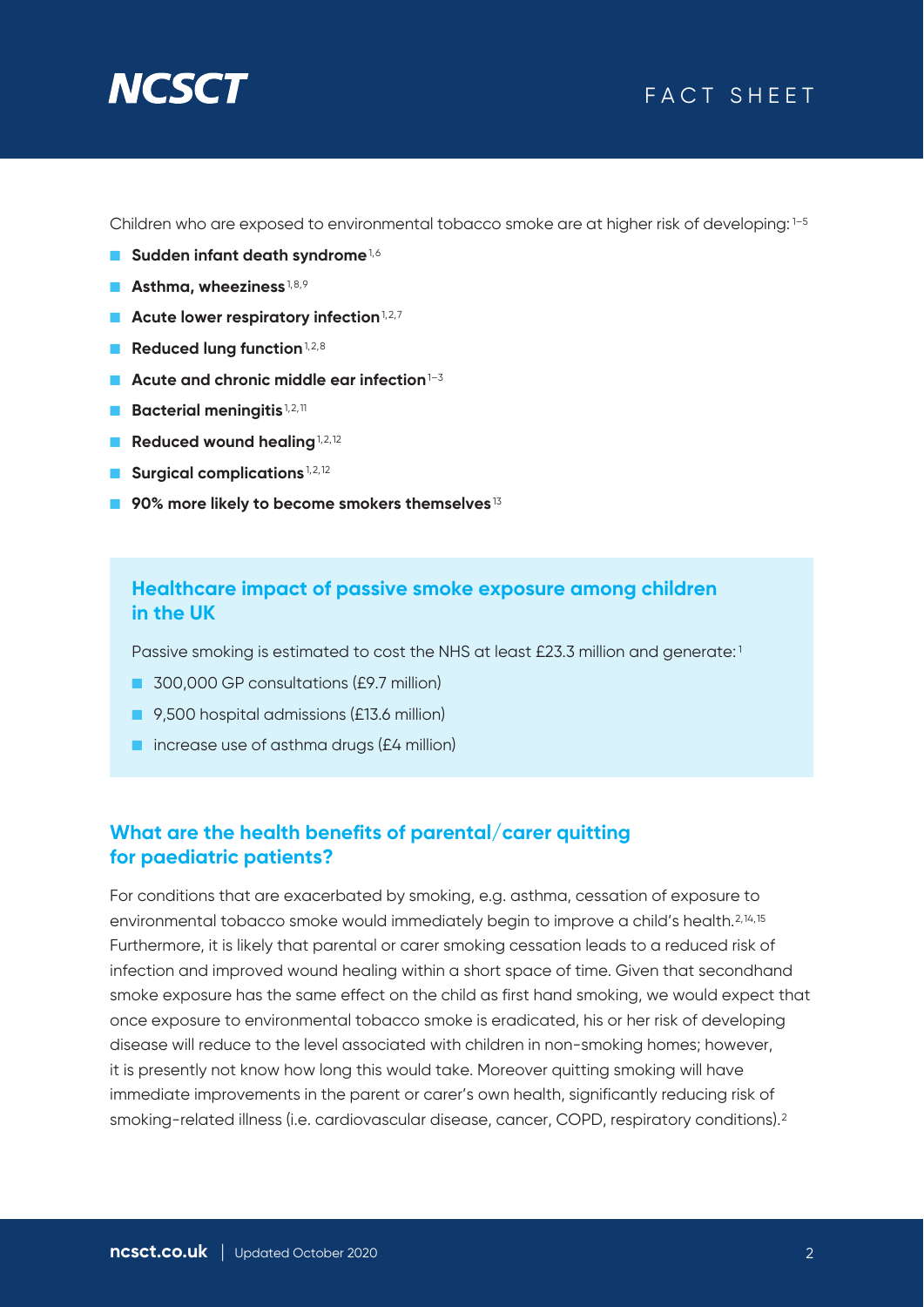

#### **What do we know about helping parents and carers stop smoking in the inpatient setting?**

Hospitalisation of a child offers an important opportunity to address tobacco use with parents and carers and provide links to evidence-based stop smoking treatment.15,16 When surveyed, parents of paediatric patients have demonstrated that they would be willing to stop smoking<sup>17,18</sup> and smoking cessation interventions have been proven effective for parents of paediatric patients.19–21

Addressing tobacco use with parents in a non-judgemental and supportive manner and linking parents to stop smoking support is recommended.18 **People are more successful in a quit attempt if they access specialist stop smoking support and pharmacotherapy (nicotine replacement therapy (NRT) or varenicline).**16,19,22

Advising parents and carers about the importance of a smokefree home and car to their child's health and supporting them with developing a plan for smoking elsewhere is important, regardless of their interest or ability to stop smoking.

**The introduction of a system to address tobacco use to among parents and carers in the paediatric inpatient settings is a best practice.** Such systems include standard protocols for assessing smoking status of parents and carers, providing brief intervention, recommending the use of stop smoking medications and linking patients with specialist stop smoking support at the hospital or via the local stop smoking services.

#### **Vaping**

E-cigarettes provide nicotine without combustion and are popular among UK smokers as an alternative to smoking. While electronic cigarettes are not risk-free, Public Health England estimates they are 95% safer than smoking cigarettes. 23 To date there are no identified health risks of passive vaping to bystanders.<sup>23</sup> There is also evidence to indicate that e-cigarettes are effective in helping patients stop smoking.24 Evidence on safety and the role vaping plays in supporting quitting is reviewed regularly. Policies related to the use of electronic cigarettes in inpatient settings will vary by trust and organisation.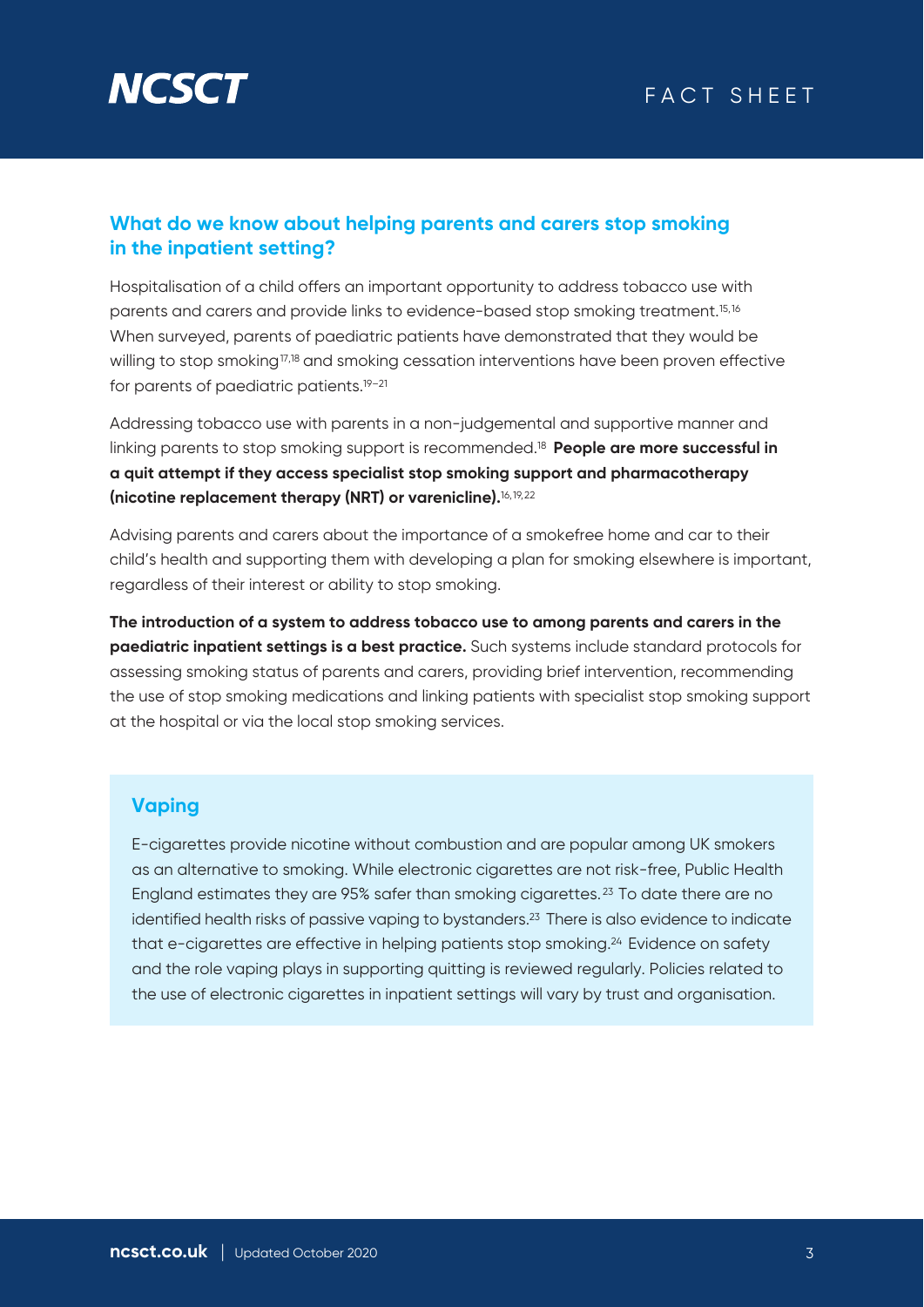

#### **Best practices for managing tobacco withdrawal in the inpatient setting**

Most regular smokers will experience tobacco withdrawal symptoms within hours of their last cigarette and can range from mild to severe.25 Parents, carers, as well as children who are regular smokers may find it difficult to abstain from smoking and/or experience withdrawal symptoms when they are unable to smoke. Many smokers also smoke as a coping strategy during periods of high stress such as a child's hospitalisation. Recognising and helping parents and carers with managing withdrawal symptoms in paediatric settings can improve a parent or carer's ability to support their child and may lead to long-term quitting and improved health outcomes for the child. A combination of the NRT patch (20–40 minutes to reach therapeutic dose) with a short-acting oral NRT product (e.g. gum, inhaler, spray) is a recommended evidence-based practice for managing withdrawal symptoms in the hospital setting.<sup>45,47</sup>

#### **Tobacco withdrawal symptoms include:**<sup>25</sup>

- Urges to smoke or cravings
- Restlessness or difficulty concentrating
- Irritability, aggression, anxiety, crying, sadness or depression
- Difficulty sleeping or sleeping disturbances
- Increased appetite and weight gain
- Coughing
- Mouth ulcers
- Constipation
- Light headedness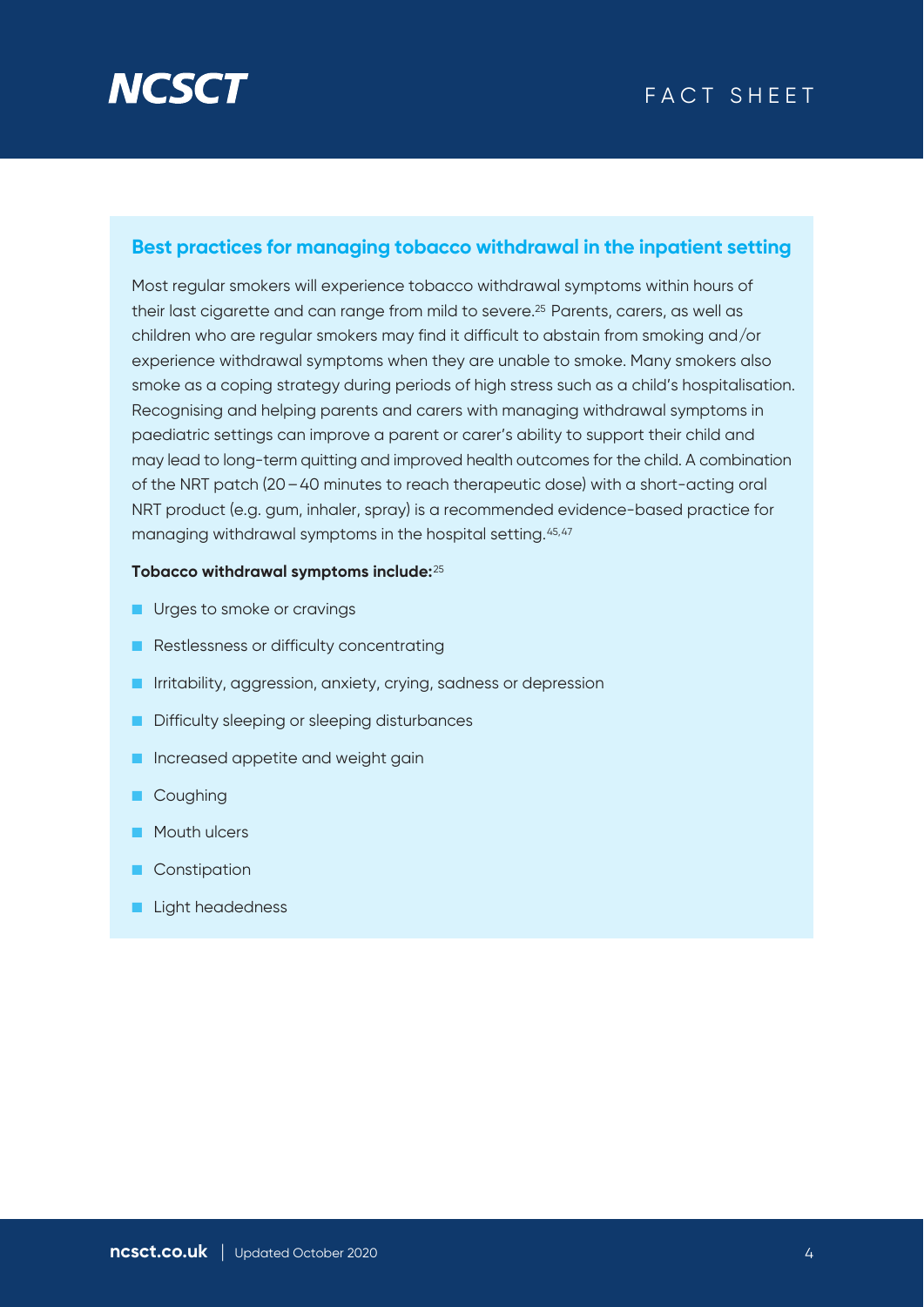

#### **Very Brief Advice**

#### **How to approach smoking cessation with parents or carers**

NICE guidance outlines a care pathway for supporting smoking cessation that can be adopted for use with parents or carers.22,26 In essence, the care pathway incorporates a very brief intervention using the 3As:

#### **ASK and record smoking status of parents and/or carers**

#### **ADVISE the parents and/or carers:**

- of the association between secondhand smoke exposure and their child's health/condition and of the personal health benefits of stopping smoking
- the best way of quitting is with a combination of support and stop smoking medication
- support with stopping smoking and/or managing any tobacco withdrawal symptoms (temporary abstinence) is available

#### **ACT on the response of parents and/or carers**

- prescribe stop smoking medication for parents and carers experiencing withdrawal
- monitor withdrawal and adjust pharmacotherapy accordingly
- refer to specialised stop smoking support (hospital-based, local stop smoking service)